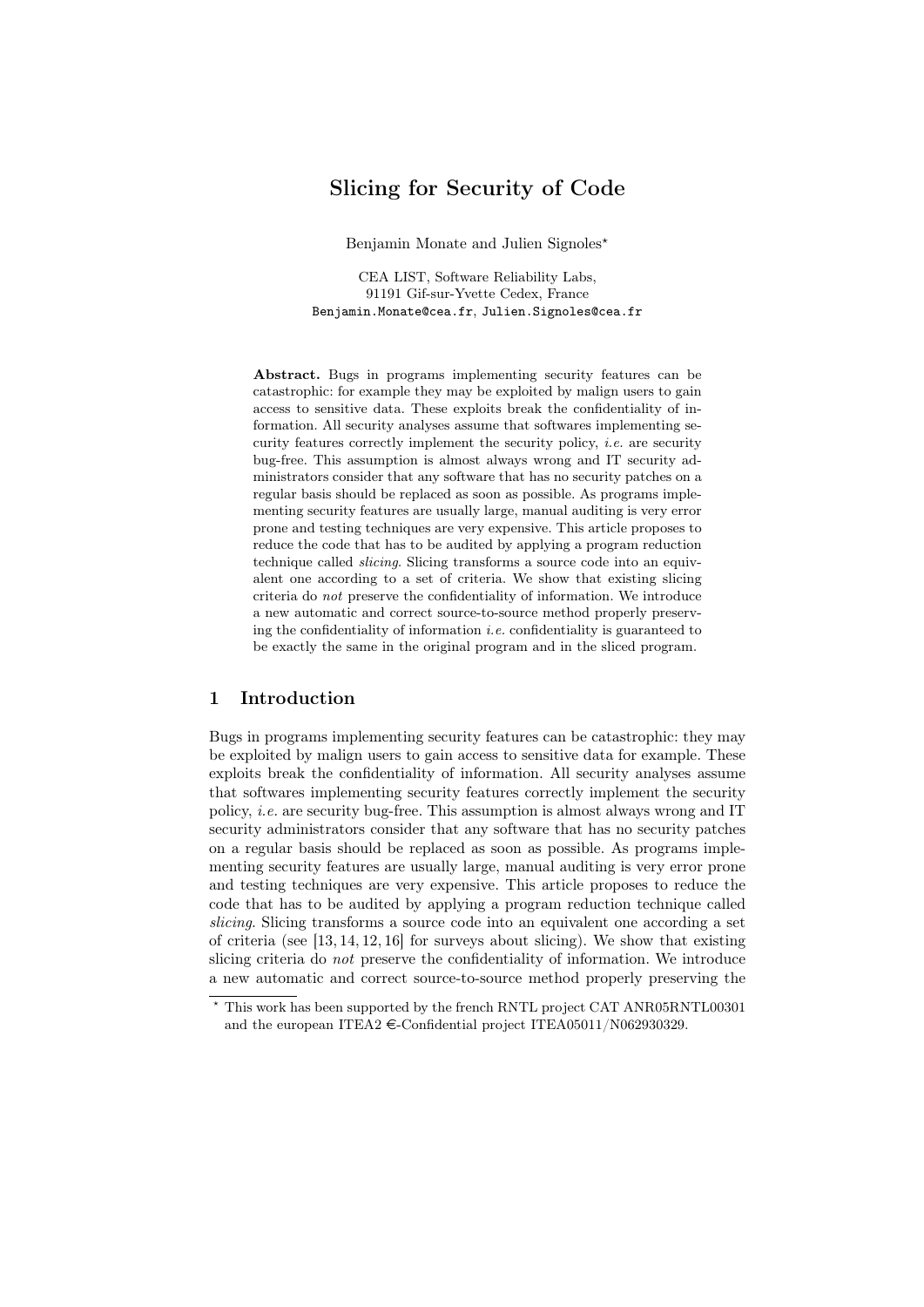confidentiality of information *i.e.* confidentiality is guaranteed to be exactly the same in the original program and in the sliced program. In the following sections this method will be called confidentiality slicing criterion. Thanks to this criterion, very drastic reductions can occur because usually only small parts of a program have an impact on security.

The advantages of these reductions are twofold. Firstly, they ease all auditing activities and help to focus on pertinent parts of the considered program. Secondly, whenever the confidentiality slicing criterion is not efficient (that is whenever the code is barely reduced), it points out that security features are scattered everywhere in the program and therefore are very error prone [1]. Moreover if a well-identified security-relevant part of the program is sliced, then it certainly contains major security issues because all security related parts of the program are kept unsliced.

For these purposes, we focus on an automatic over-approximated-but-correct source-to-source slicer. So, regarding the confidentiality criterion, it automatically transforms a compilable program  $p$  into another one  $p'$  which:

- is equivalent to p (in particular  $p'$  is compilable and has the exact same level of confidentiality ensured); and
- may contain useless code from a confidentiality point of view. This is the usual price for automation and correctness for undecidable problems.

This article focuses on confidentiality and integrity in source codes but deliberately ignores programming language level security issues like invalid pointer and array accesses also known as buffer overflows. One of our goals is indeed to formally study all security properties of  $C$  code as described by  $G$ . Heiser [6], but buffer overflows can be checked by standard safety verification techniques [3, 8].

Outline Firstly, we give a running and motivating  $C$  code example and describe its expected security properties. Secondly, we explain why the standard slicing methods cannot deal with these properties, especially confidentiality. Thirdly, we propose a new slicing technique to perform code reduction according to these properties.

### 2 Running example

The C code in Figure 1 is used as a running example in the following sections. It contains the definition of function check\_and\_send which sends a message msg under some specific conditions.

This code contains special comments between  $/*@$  and  $*/$ . The first one is above the prototype of function send and describes its expected security property: that is the sent data has to be public *(i.e.* readable by anyone if you are interested in confidentiality). The second one is above the prototype of function publicise and explains that, after a call to this function, its argument becomes public. The last special comment is a special cast  $/*$  (public) \*/: that is a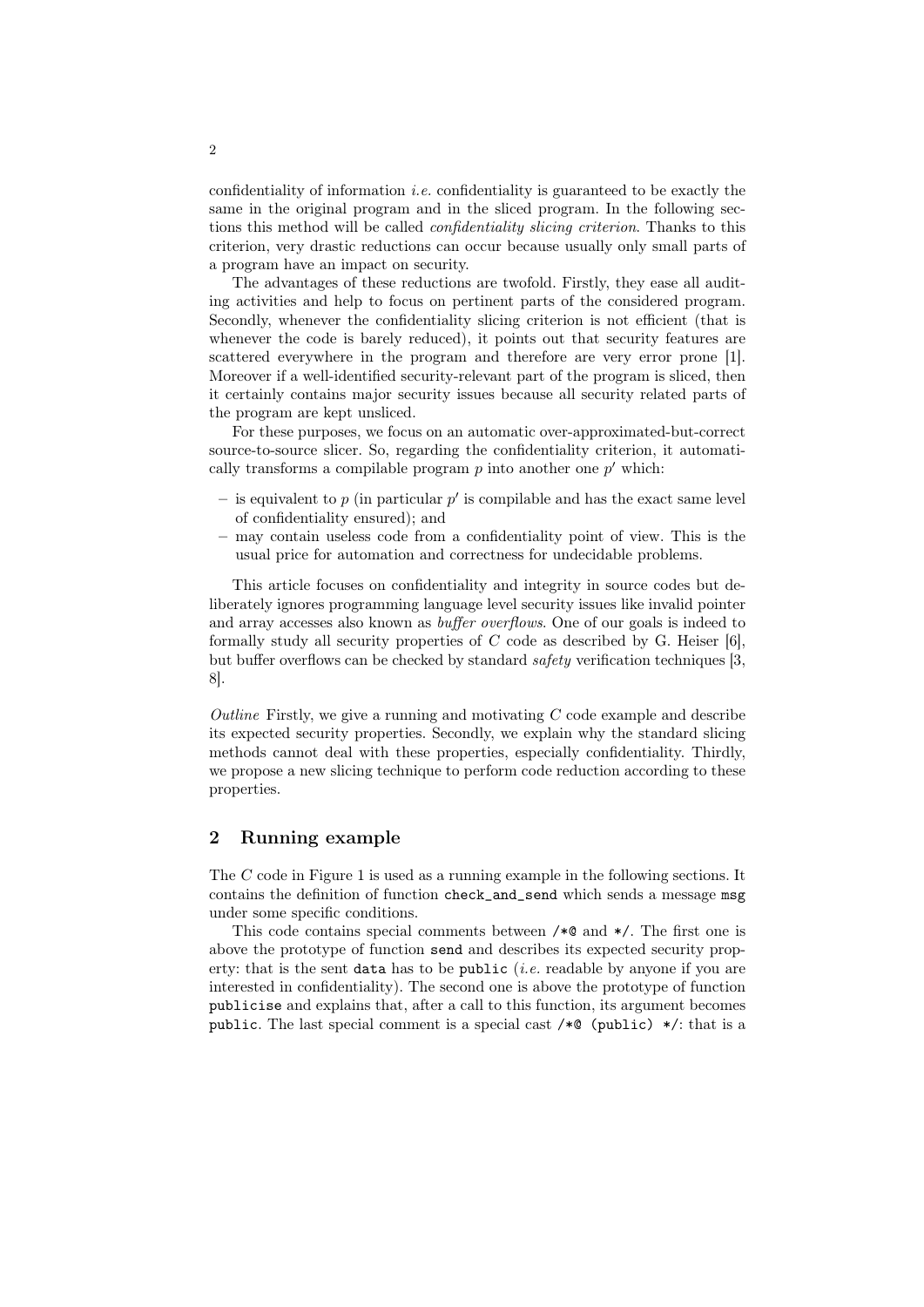```
/*@ requires security_status(data) == public; */
void send(const void *data, const int dst[4]);
/*@ ensures security_status(data) == public; */
void publicise(char *data);
int check_and_send(char msg[]) {
 int src[4];
 int dst[4];
 int result = 0;
 compute_src(src);
 compute_dst(dst);
  if (dst[0] >= 190 && dst[0] <= 200) { // quite dummy sanity check
    if (src[0] >= 190 && src[0] <= 200) { // another dummy sanity check
      send(/*@ (public) */src, dst);
     if (msg = 0) {
       compute_private_msg(msg);
       publicise(msg);
     } else
       msg = /*@ (public) */"hello world";
    } else
     result = 2;
 } else
   result = 4;send(msg, dst);
 compute_src(src);
 compute_dst(dst);
 send(/*@ (public) */src, dst);
 if (src[0] == 190)
   result = 2 * result + 1;
 return result;
}
```
Fig. 1. Running example: check\_and\_send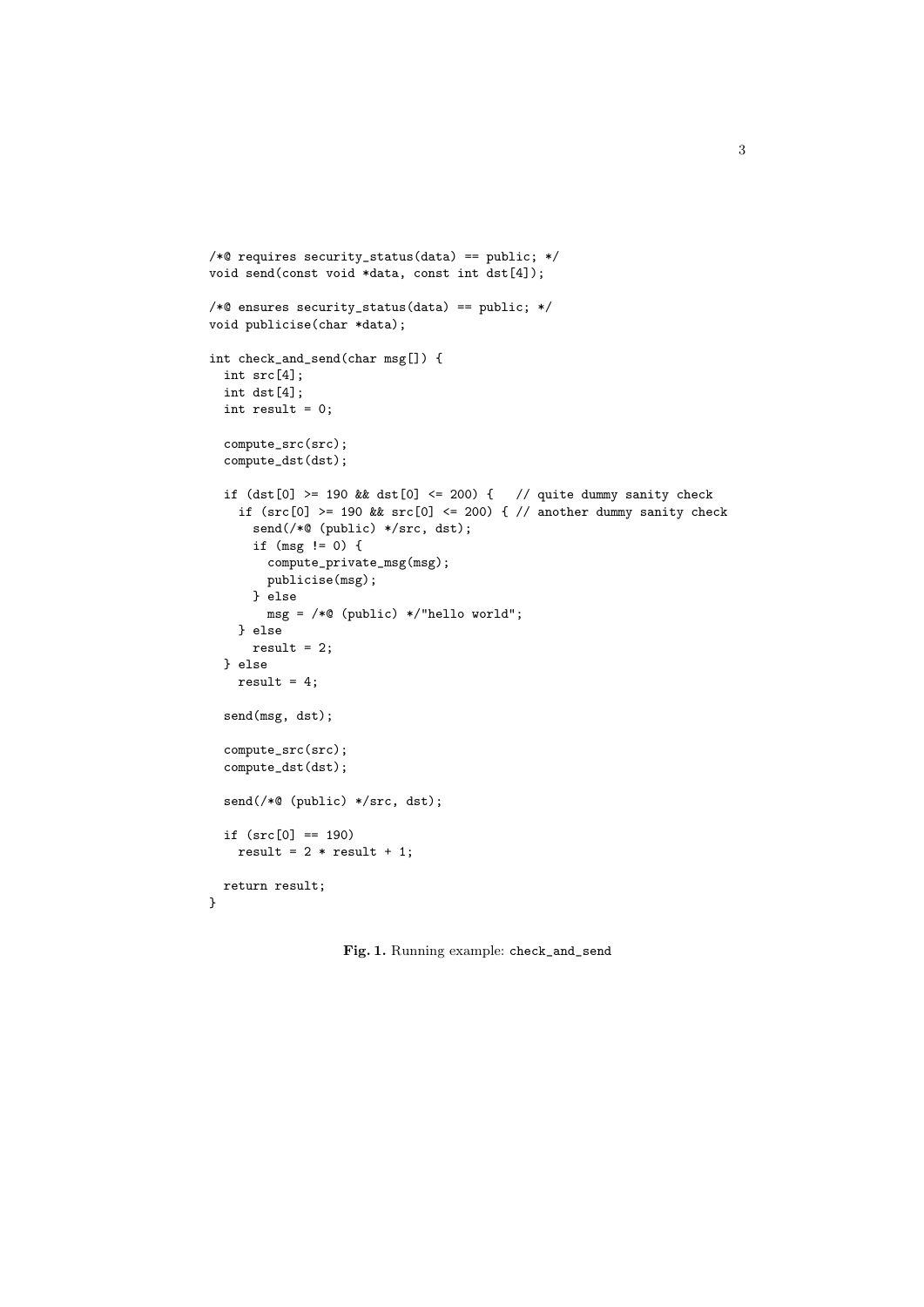declassification operator which explicitly makes a data public. By default, all the values are considered private, i.e. non-public.

Two different properties can be studied on the function check\_and\_send:

**Definition 1 (integrity).** A program fulfills the integrity property if no private data can be modified by an intruder which can intercept any sent message.

Definition 2 (confidentiality). A program fulfills the confidentiality property if no private data can be discovered by an intruder which can intercept any sent message.

As for the integrity property the function publicise shall be a sealing primitive whereas for the confidentiality property it shall be a cyphering primitive.

Integrity is ensured by the check\_and\_send function because the only values which can be modified by an intruder are explicitly declassified or publicised. A quick similar reasoning seems to indicate that confidentiality is also ensured. Unfortunately, it is not true: the last instruction send emits the public data src which can securely be read by anyone but from which an intruder can deduce the parity of the private  $(i.e.$  confidential) data result returned by the function. This is a security leak induced by the information flow of the function.

In conclusion slicing preserving integrity can securely remove all the parts concerning the variable result, but slicing preserving confidentiality has to keep all the lines 1. To our knowledge there isn't any standard slicing criterion that is correct regarding the confidentiality criterion.

### 3 Standard Slicing Methods Do Not Preserve Security

In this section we explain the issues with the preservation of security criteria. Indeed there is no problem with the integrity criterion because preserving it is equivalent to preserve all the calls to the function send: only sent values are modifiable by an intruder. For this purpose, using the classical "preserve the accessibility of lines calling send and the value sent at these statements" criterion works fine.

The confidentiality criterion is hard to preserve because an intruder can discover confidential information through program flow. For example with the following lines of code

```
if (public_info) secret = choice1; else secret = choice2;
send(/*@ (public) */ public_info, dst);
```
the secret escapes because an intruder can *indirectly* deduce the value of secret from the non-confidential data public\_info sent on the network: if the intruder intercepts the sent message, he discovers whether public\_info is 0 or not and therefore whether the value of secret is choice1 or choice2. So slicing according to confidentiality has to keep both lines of code, and not only the second one.

The issue remains if we simply swap the two lines of code: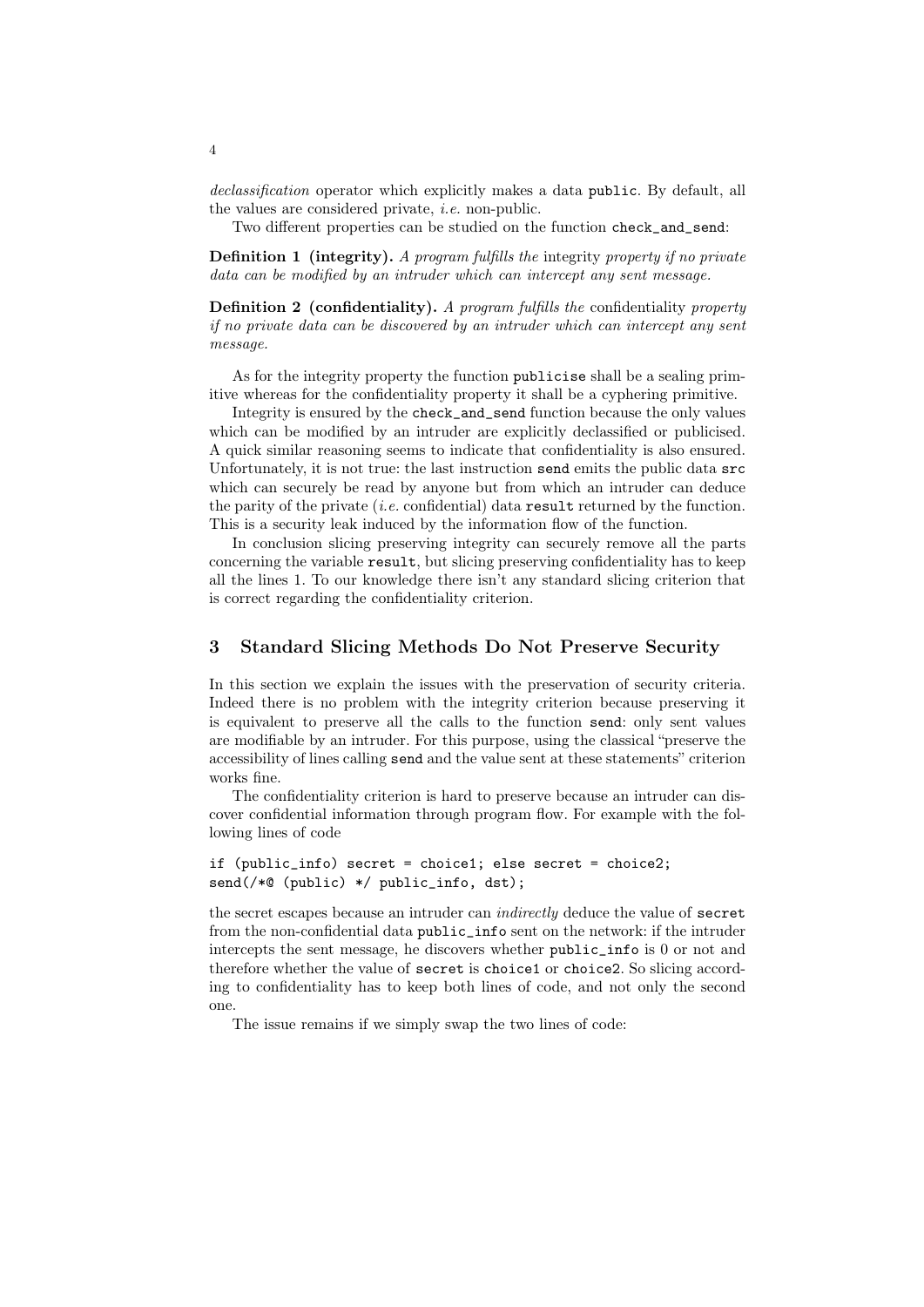```
send(/*@ (public) */ public_info, dst);
if (public_info) secret = choice1; else secret = choice2;
```
It is still possible to indirectly deduce the value of secret from the publicly sent data public\_info. The confidentiality leak of our running example (Figure 1) follows this second scheme: the parity of result can be deduced from the last emission of src.

These issues bring forward a wider concern: the code that is potentially influenced by an intercepted sent value can be placed before or after — according to the program flow — the call to send. So security leaks may be quite difficult to identify: performing a backward or forward analysis won't work properly.

One can show analogically that confidentiality is not a compositional property: the confidentiality cannot be established for a function without knowing all its callers.

## 4 Security Guided Slicing: Criticality Components

Sections 2 and 3 have implicitly distinguished two different kinds of potential confidentiality leaks: direct and indirect leaks.

Direct leaks are related to program points modifying variables with values which can be *directly* deduced from a call to function send (the unsecured point of the program) because some modified bits may be sent by this call. For example if the function compute\_src used in Figure 1 is defined like

```
void compute_src(int src[4]) {
  · · ·
  src[0] = …;for(i = 1; i < 4; i++) src[i] = ···;
}
```
an intruder may deduce the values of  $src[i]$   $(i \in \{0, 1, 2, 3\})$  from the last call to function send  $via$  the call to function compute\_src<sup>1</sup>.

Indirect leaks are related to program points potentially impacted by the sent values and from which an intruder can indirectly deduce information from program flow. This is the problem described by all the examples given in Section 3.

In the last part of this section, we focus on a way to compute the sets of statements required to discover direct and indirect leaks from a given call to the function send (indeed and more generally from any statement  $s$ ). We call these sets respectively the *direct and indirect criticality components* of s. In order to illustrate these computations, we consider the toy program given in Figure 2. Beforehand we introduce the necessary notions and notations.

 $1$  There is indeed no direct security leak at this call site because the sent value  $src$  is declassified. But this article is not dealing with verification but with slicing.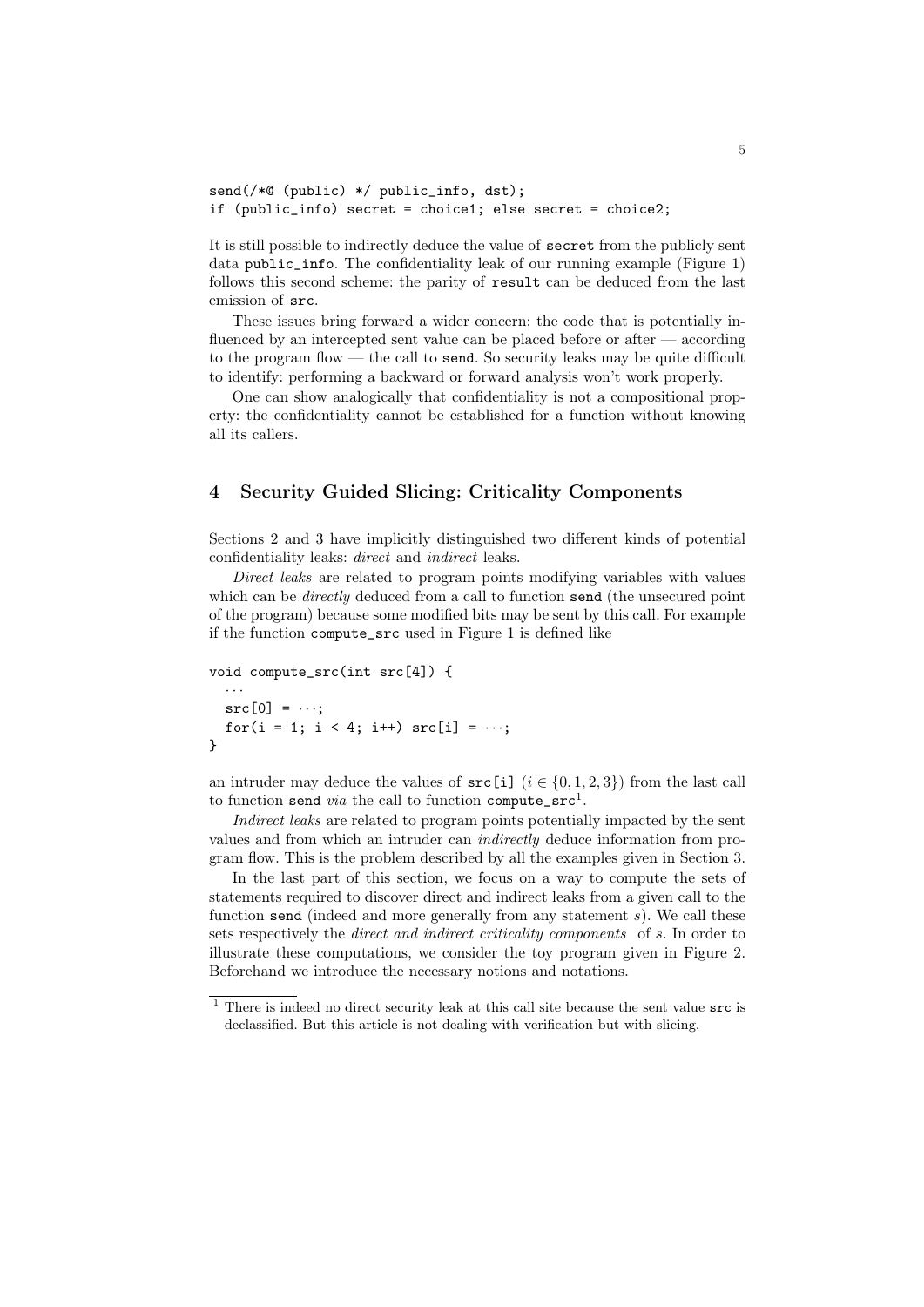```
y = ...; e = y;A: b = ...; B: c = ...; C: x = ...; D: y = ...;E: a = x;
F: if (c) { G: y = x; H: a = 1; }
I: z = y;J: send(z):t = e:
K: if (a) \{ L: b = 2; \}M: d = a + b;
```
6

Fig. 2. Illustrating example: different kinds of dependencies

#### 4.1 Program Dependence Graph and notations

We use  $S$  to denote the set of all the statements of a program. If s is a statement, we denote by reads(s) the set of the memory location read by s and by writes(s) the set of the memory location modified by s.

The computation of the criticality components is based on the notion of Program Dependence Graph (PDG) [9, 4] which shows dependence relations between program statements. Here we distinguish two different kinds of dependencies: data and *control* dependencies.

There is a *data dependency* from statement  $s_1$  to statement  $s_2$  according to the memory location l (a variable, a pointer access, ...) if  $s_2$  modifies l which is used by  $s_1$  and there is at least one path in the control flow graph from  $s_2$  to  $s_1$  on which l is not modified. We denote by  $dpds_d(l, s)$  the set of all data dependencies of the statement  $s$  according to the memory location  $l$ . We denote by  $\text{codpds}_{d}(l, s)$  the data *co-dependencies* of s according to l, that is  $\{s \in$  $S$  | ∃s' ∈ S, dpds<sub>d</sub>(l, s')}. For example on the illustrating example (Figure 2),  $d\text{pds}_d(\mathbf{x}, \mathbf{C}) = \{\mathbf{E}, \mathbf{G}\}$  and  $\text{codpds}_d(\mathbf{y}, \mathbf{I}) = \{\mathbf{D}, \mathbf{G}\}.$ 

Informally there is a *control dependency* from the statement  $s_1$  to the statement  $s_2$  if  $s_2$  conditionally decides whether  $s_1$  is to be executed or not. A more formal definition exists [4] but it is not required in our presentation. Similarly to the data dependencies, we use the notations  $dpds_c(s)$  and  $codpds_c(s)$  for control dependencies. Following the illustrating example2,  $\text{codpds}_c$ ,  $\mathbf{G} = \{ \mathbf{F} \}.$ 

Furthermore in order to unify the notations, we use  $dpls_{\delta}(l, s)$  with  $\delta \subseteq \{c, d\}$ to denote the set of dependencies of s according to l and regarding the kind  $\delta$ of dependencies. We use the same convention for  $\text{codpds}_{\delta}(l, s)$ . We can trivially prove that  $d\text{pds}_{\delta_1\cup\delta_2}(l, s) = d\text{pds}_{\delta_1}(l, s) \cup d\text{pds}_{\delta_2}(l, s)$ . The same property holds for co-dependencies. Following the illustrating example,  $\text{codpds}_{cd}(x, G) = \{C, F\}.$ 

#### 4.2 Computation of criticality components

The computation of criticality components is divided in two parts. Firstly we focus on the computation of direct criticality components. Then we introduce indirect criticality components. Finally we explain how slicing works with these criticality components.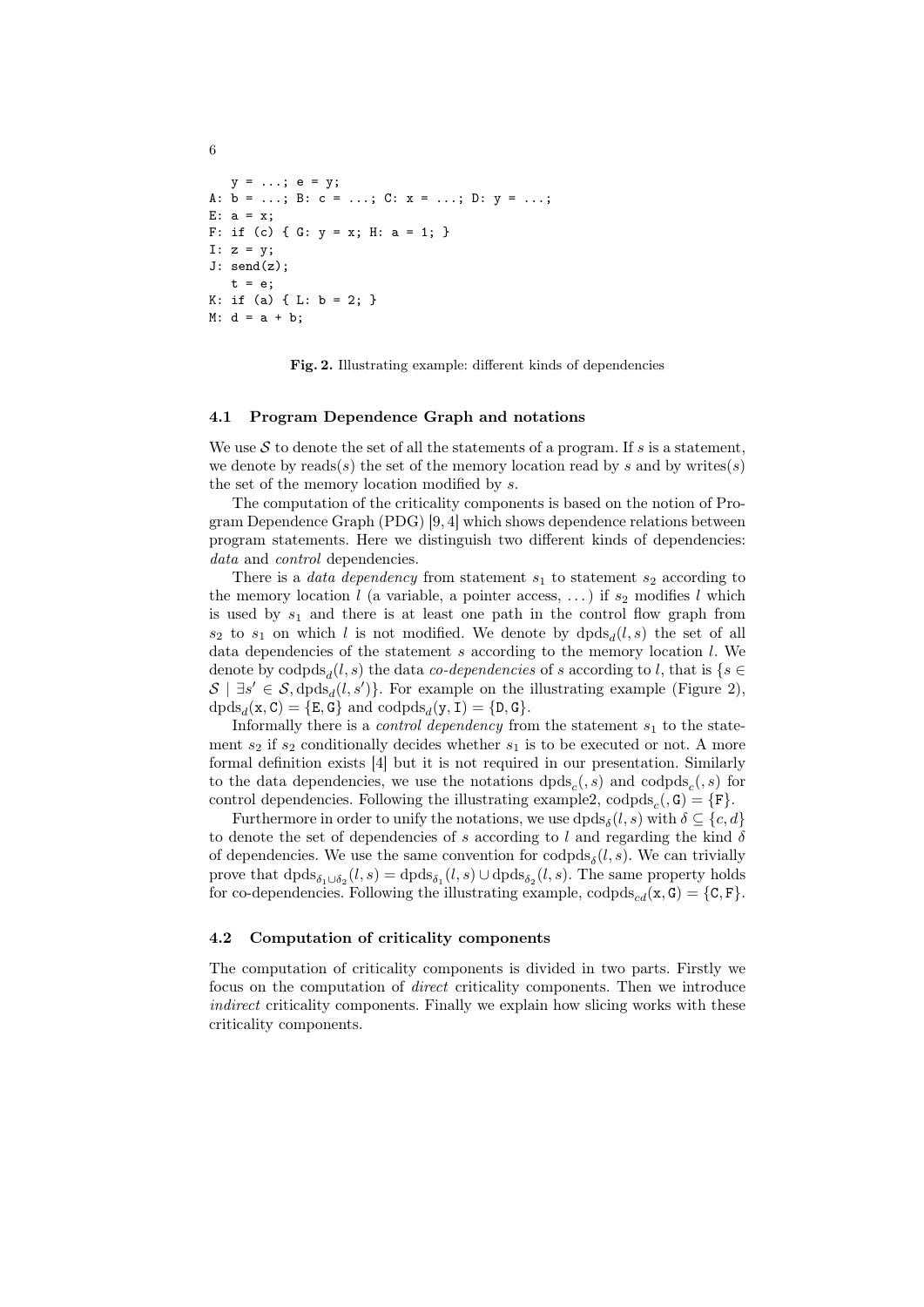Direct criticality components We first explain our algorithm for the computation of the direct criticality component of the statement J from Figure 2.

The direct criticality component, as it is informally defined in the beginning of this section, contains J itself and the set of statements that modify variables (and more generally memory locations) with some bits of values read in J. Thus it contains at least  $\text{codpds}_{d}(l, J)$  for each memory location l used in J (*i.e.* for  $l \in \text{reads}(J)$ ). In this case this is exactly the singleton containing I. I itself reads y and thus the component of J also contains  $\text{codpds}_d(y, I) = \{D, G\}$ . Similarly G reads x and therefore the component of J also contains  $\text{codpds}_d(\mathbf{x}, \mathbf{G}) = \{C\}.$ Hence the direct criticality component of J is  $\{J, I, D, G, C\}$ . This example shows that computing a direct criticality component of a set of statements  $S$  is an iterative process based on the data co-dependencies.

The formal definition of the direct criticality component of the set of statements S is denoted by  $\uparrow_d^{\star} S$  and defined by

$$
\uparrow_d S \triangleq \bigcup_{s \in S} \bigcup_{l \in \text{reads}(s)} \text{codpds}_d(l, s)
$$
  

$$
\uparrow_d^* S \triangleq \text{fix}(S \mapsto S \cup \uparrow_d S)
$$

where fix is the fixpoint operator on the domain  $(\mathcal{P}(\mathcal{S}), \subseteq)$ . The existence and uniqueness of this fixpoint operator (as well as those of the others fixpoints in this section) are easy to prove using Tarski's domain theory theorem [11] (see for example Gunter's or Winskel's books [5, 15]). Moreover on such a finite domain, fixpoints are easily computable.

Indirect criticality components In Section 3, we assert that a backward or forward analysis won't work properly. We indeed distinguish two different kinds of indirect criticality components: backward and forward indirect criticality components .

Backward indirect criticality components The standard scheme of code corresponding to this kind of components is described below.

```
secret = ...;if (secret) public_info = choice1; else public_info = choice2;
send(/*@ (public) */ public_info);
```
In this scheme there is an indirect security leak because the value of secret escapes from the information flow: it can be deduced from the sent value public\_info because there are control dependencies from the statements modifying public\_info to the enclosing if statement.

Thus computing backward indirect criticality components is similar to computing direct criticality components but it has to take into account the control dependencies. It is indeed easy to generalise the  $\uparrow_d$  and  $\uparrow_d^\star$  operators in order to deal with any kind of dependencies and not only with the data dependencies.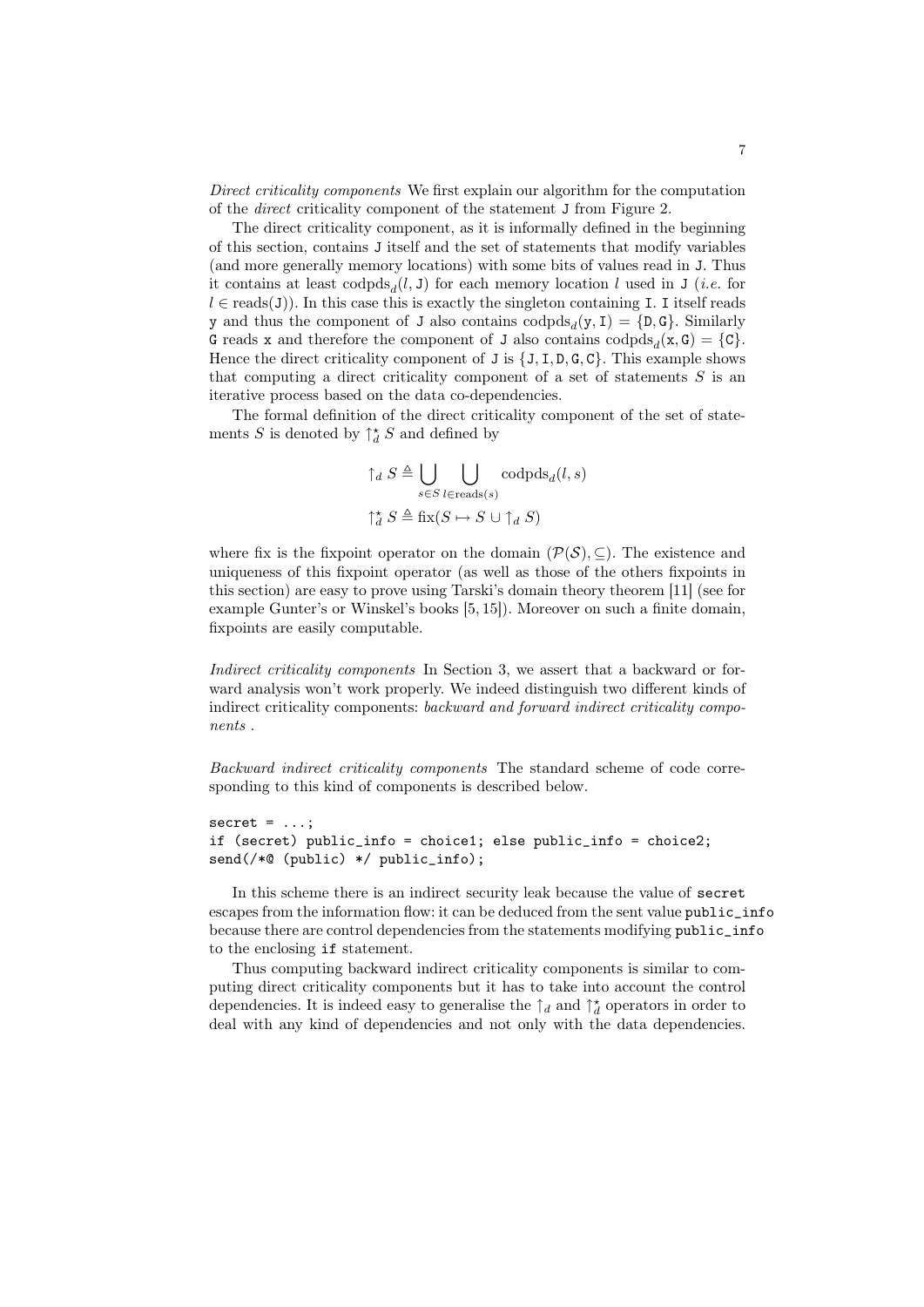Furthermore the backward indirect criticality component of the set of statements S exactly contains the statements of its non direct backward criticality component. Hence it is formally defined by

 $\uparrow_{cd}^{\star} S \setminus \uparrow_d^{\star} S$ .

In the illustrating example 2, the backward indirect criticality component of J is  $\{F, B\}$ .

Forward indirect criticality components The standard schemes of code corresponding to this kind of components are those of Section 3. We remind one of them below:

```
public_info = ...send(/*@ (public) */ public_info);
if (public_info) secret = choice1; else secret = choice2;
```
In this scheme, there is an indirect security leak because the value of secret escapes from the information flow: its value can be deduced from the sent value public\_info which is known thanks to the computation of the backward criticality component C of the call to send. One can indeed deduce information on any statement impacted by  $C$ . The impacted statements of a set of statements S are formally defined thanks to the dependencies of  $S$  in the following way:

$$
\downarrow S \triangleq \bigcup_{s \in S} \bigcup_{l \in \text{writes}(s)} \text{dpds}_{cd}(l, s)
$$
  

$$
\downarrow^* S \triangleq \text{fix}(S \mapsto S \cup \downarrow S).
$$

Note that  $\downarrow$  and  $\downarrow^*$  are respectively dual operators of  $\uparrow_{cd}$  and  $\uparrow_{cd}^*$ .

Using this operator and backward criticality components, it is easy to define the forward indirect criticality components of the set of statements  $S$ : that is the impacted statements of the backward criticality component of S which do not belong to this backward criticality component. It is formally defined by:

$$
\downarrow^{\star} (\uparrow_{cd}^{\star} S) \backslash \uparrow_{cd}^{\star} S.
$$

In the illustrating example, the forward indirect criticality component of J is  $\{E, H, K, L, M\}$ .

Slicing from criticality components From the above definitions, the criticality component  $\Psi(S)$  of a set of statements S is computable by firstly computing its backward criticality component and secondly computing the impacted statements of the resulting sets. So  $\Psi$  is formally defined by:

$$
\Psi \triangleq \downarrow^{\star} \circ \uparrow_{cd}^{\star}.
$$

In our illustrating example, the criticality component of J contains all the labeled statements: unlabeled statements are sliced.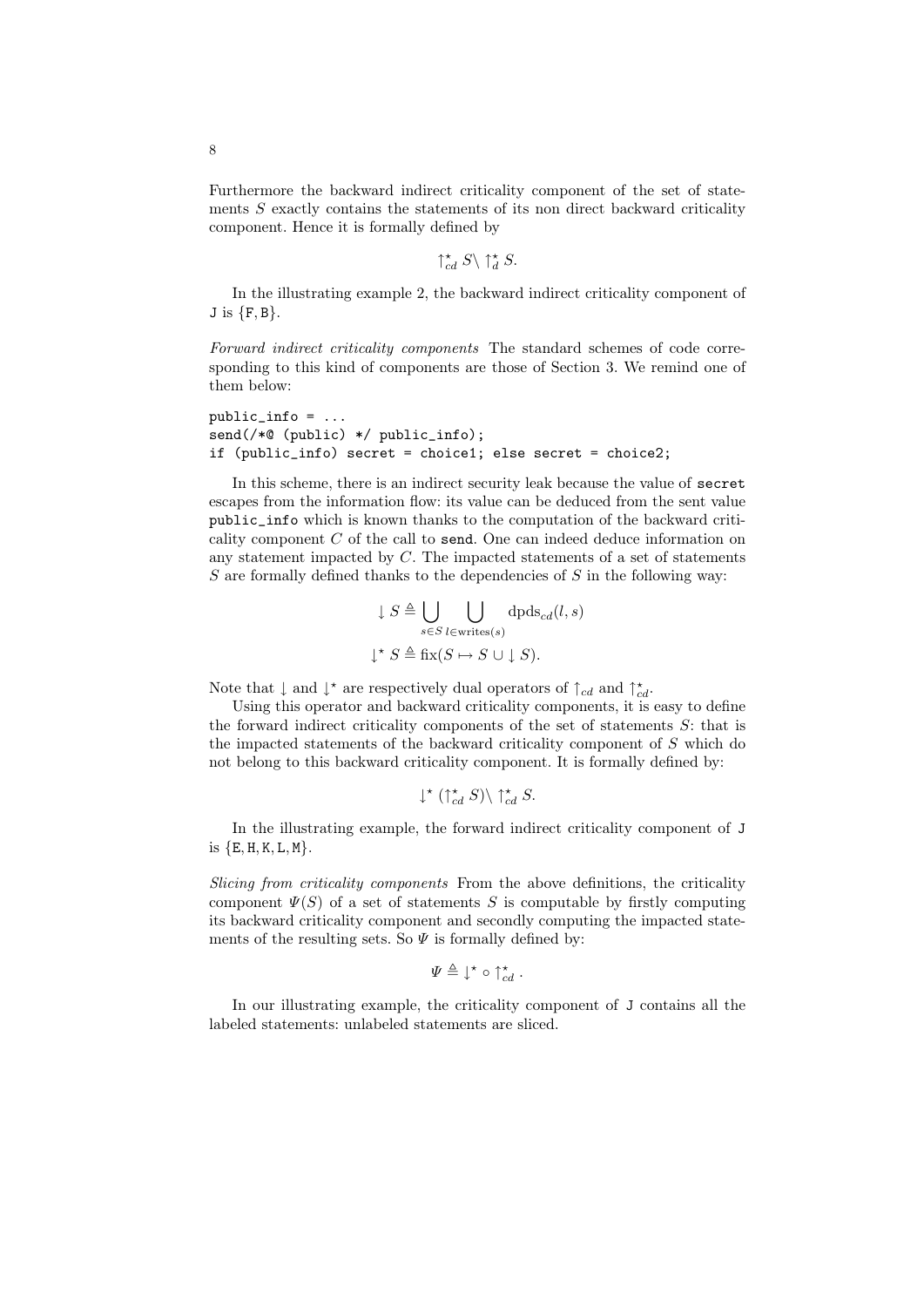$\Psi(S)$  does not yet define a full slicer (according to the confidentiality criterion) because the resulting statements are not compilable: pieces of code like declarations leak. One can yet use standard slicing techniques on this set of statements in order to complement our methodology.

A welcome side effect of our presentation is that the notion of criticality component is related to the notion of program dependency graph and not to the C programming language itself: it only uses the notions of dependencies, codependencies, read and written memory locations and control flow graph which are very common in imperative programming language.

#### 5 Conclusion

We have shown that standard slicing methods are not correct regarding the confidentiality criterion.

In order to solve this problem, we have presented a new slicing technique which is automatic, over-approximated-but-correct and source-to-source. It deals with security criteria, especially confidentiality, and introduces notion of *criti*cality component which can be used in any imperative programming language (even if we focus on C in this paper).

This security slicing performs code reductions which firstly ease all auditing activities and help to focus on pertinent parts of the considered program and, secondly, may pinpoint the quality of the security of the code. Besides the code reduction may be used as a security pre-analysis to be performed before running other expensive analyses such as formal security verification.

A prototype is under development as a plug-in of the Frama-C (Framework for Modular Analyses of C) platform [2]. It uses the following native plug-ins of Frama-C: the value analysis, the program dependency graph and the slicer. Thanks to these plug-ins the development contains around 500 lines of code in Objective Caml [7] and deals with all the C constructs except the recursive functions calls and the signals related features. The first results are stimulating. Our main goal is the slicing of the IPsec (IP secure) [10] implementation embedded in the Linux kernel regarding the confidentiality and the integrity criteria.

#### References

- 1. Daniel J. Bernstein. Some thoughts on security after ten years of qmail 1.0. In CSAW '07: Proceedings of the 2007 ACM workshop on Computer security architecture, pages 1–10, New York, NY, USA, 2007. ACM.
- 2. CEA-LIST and INRIA-Futurs. Frama-C: Framework for Modular Analysis of C. http://www.frama-c.cea.fr.
- 3. Patrick Cousot and Radhia Cousot. Abstract interpretation: a unified lattice model for static analysis of programs by construction or approximation of fixpoints. In Proceedings of the 4th Symposium on Principles of Programming Languages, pages 238–252, Los Angeles, Californie, États-Unis, 1977. ACM Press.